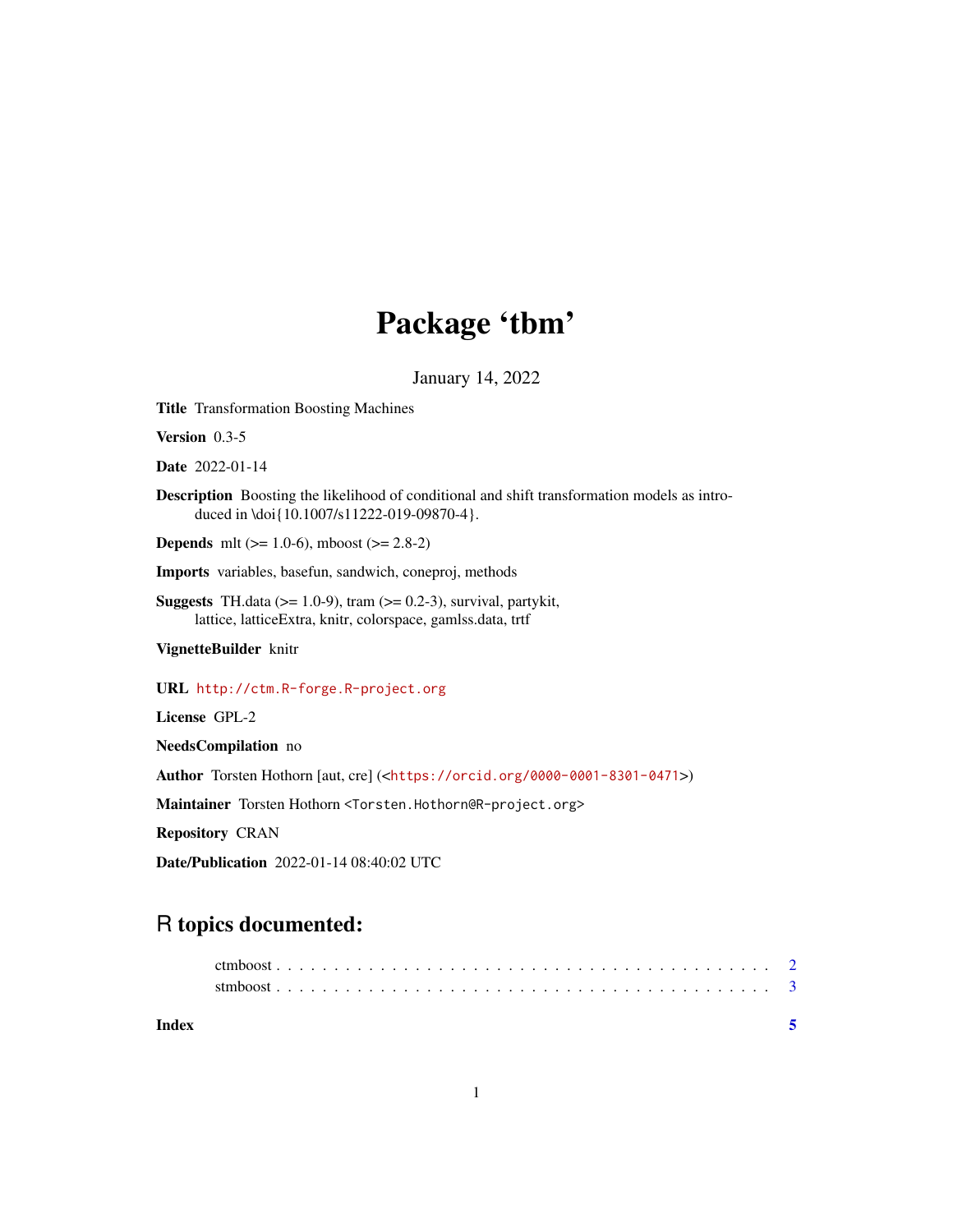<span id="page-1-0"></span>

#### Description

Employs maximisation of the likelihood for estimation of conditional transformation models

#### Usage

```
ctmboost(model, formula, data = list(), weights = NULL,
        method = quote(mboost::mboost), ...
```
#### Arguments

| model    | an object of class m <sub>1</sub> t as returned by $mlt[mlt]$ .                                        |
|----------|--------------------------------------------------------------------------------------------------------|
| formula  | a model formula describing how the parameters of model depend on explanatory<br>variables, see mboost. |
| data     | an optional data frame of observations.                                                                |
| weights  | an optional vector of weights.                                                                         |
| method   | a call to mboost, gamboost, or blackboost.                                                             |
| $\ddots$ | additional arguments to method.                                                                        |
|          |                                                                                                        |

#### Details

The parameters of model depend on explanatory variables in a possibly structured additive way (see Hothorn, 2020). The number of boosting iterations is a hyperparameter which needs careful tuning.

#### Value

An object of class ctmboost with predict and logLik methods.

#### References

Torsten Hothorn (2020). Transformation Boosting Machines. *Statistics and Computing*, 30, 141– 152.

#### Examples

```
if (require("TH.data") && require("tram")) {
    data("bodyfat", package = "TH.data")
    ### estimate unconditional model
    m_mlt <- BoxCox(DEXfat ~ 1, data = bodyfat, prob = c(.1, .99))
    ### get corresponding in-sample log-likelihood
    logLik(m_mlt)
```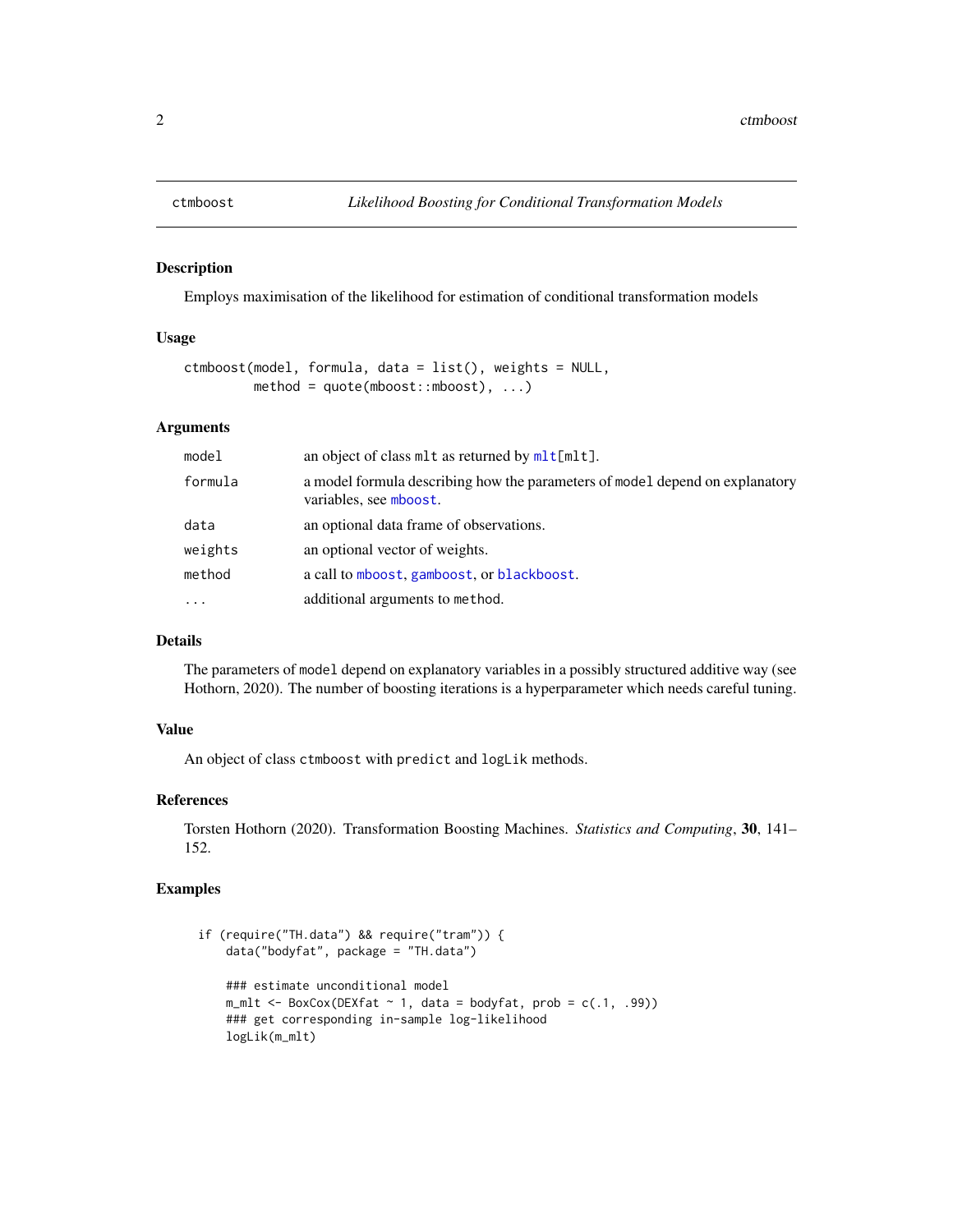#### <span id="page-2-0"></span>stmboost 3

```
### estimate conditional transformation model
bm <- ctmboost(m_mlt, formula = DEXfat ~ ., data = bodyfat,
               method = quote(mboost::mboost))
### in-sample log-likelihood (NEEDS TUNING OF mstop!)
logLik(bm)
### evaluate conditional densities for two observations
predict(bm, newdata = bodyfat[1:2,], type = "density")
```
}

stmboost *Likelihood Boosting for Shift Transformation Models*

#### Description

Employs maximisation of the likelihood for estimation of shift transformation models

#### Usage

stmboost(model, formula, data = list(), weights = NULL, method =  $quot$ (mboost::mboost), mltargs =  $list()$ , ...)

#### Arguments

| model     | an object of class m <sub>1</sub> t as returned by $m1t[mlt]$ .                                        |
|-----------|--------------------------------------------------------------------------------------------------------|
| formula   | a model formula describing how the parameters of model depend on explanatory<br>variables, see mboost. |
| data      | an optional data frame of observations.                                                                |
| weights   | an optional vector of weights.                                                                         |
| method    | a call to mboost, gamboost, or blackboost.                                                             |
| mltargs   | a list with arguments to be passed to $mlt$ .                                                          |
| $\ddotsc$ | additional arguments to method.                                                                        |

#### Details

The parameters of model depend on explanatory variables in a possibly structured additive way (see Hothorn, 2020). The number of boosting iterations is a hyperparameter which needs careful tuning.

#### Value

An object of class stmboost with predict and logLik methods.

#### References

Torsten Hothorn (2020). Transformation Boosting Machines. *Statistics and Computing*, 30, 141– 152.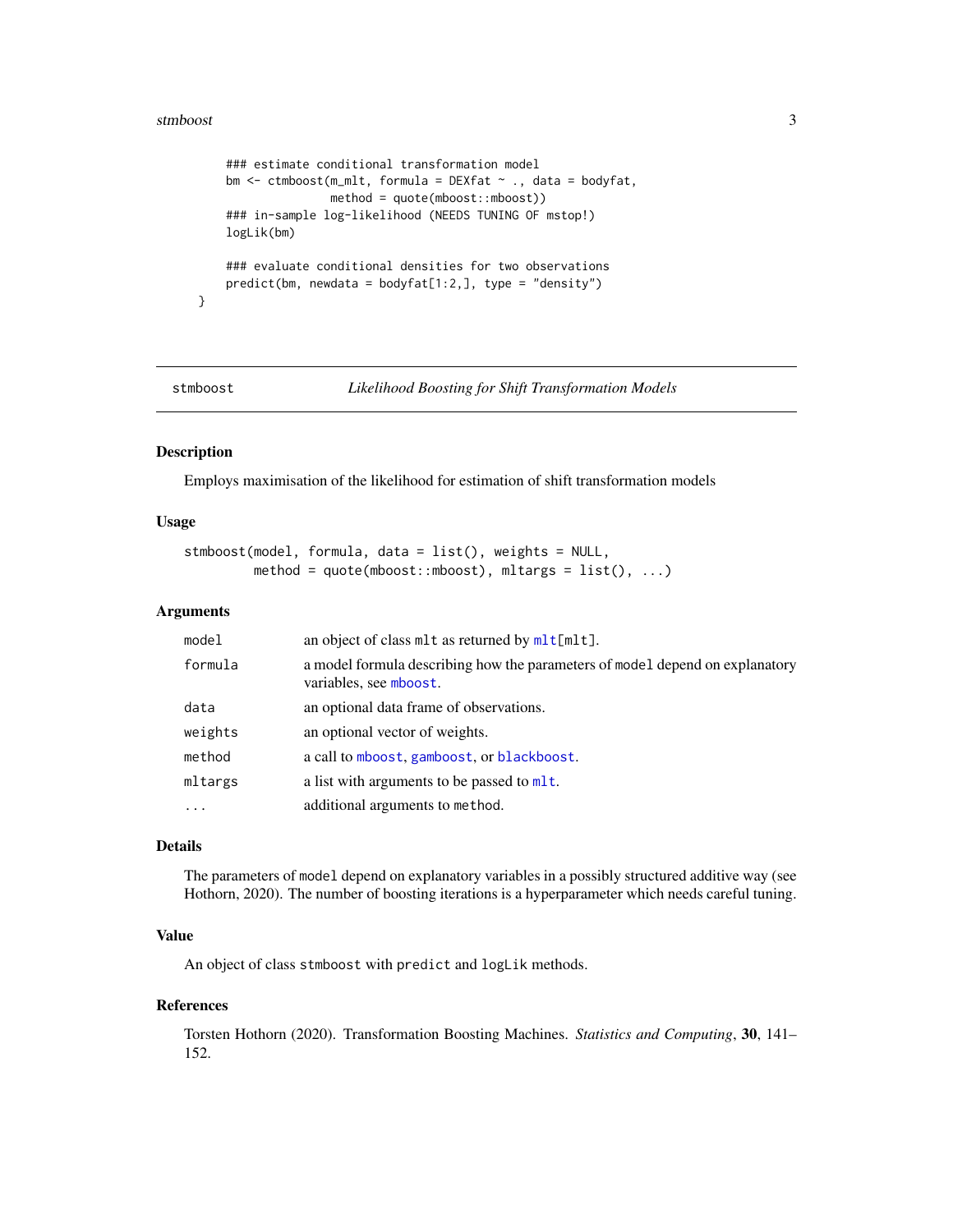#### Examples

```
if (require("TH.data") && require("tram")) {
    data("bodyfat", package = "TH.data")
    ### estimate unconditional model
    m_mlt < -Box(x(DEXfat ~ 1, data = bodyfat, prob = c(.1, .99))
    ### get corresponding in-sample log-likelihood
    logLik(m_mlt)
    ### estimate conditional transformation model
    bm <- stmboost(m_mlt, formula = DEXfat ~ ., data = bodyfat,
                  method = quote(mboost::mboost))
    ### in-sample log-likelihood (NEEDS TUNING OF mstop!)
    logLik(bm)
    ### evaluate conditional densities for two observations
    predict(bm, newdata = bodyfat[1:2,], type = "density")}
```